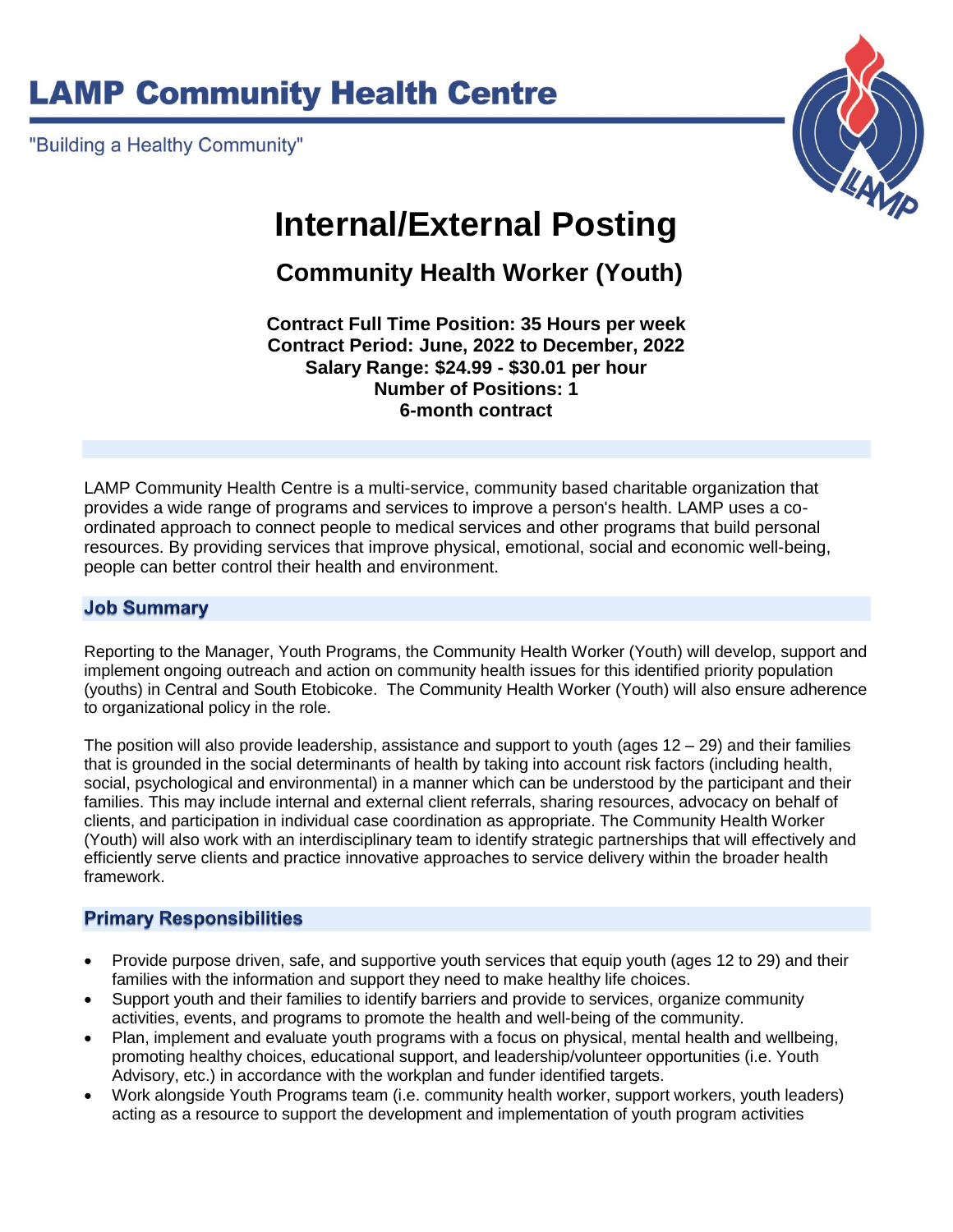- Facilitate/coordinate age-appropriate group programs and workshops on and off site for youth, including virtual workshops.
- Conducts intake assessments for the range of services offered at LAMP CHC and supports systems navigation with education, health, and social services for staff, youth and their families.
- Participates in case coordination in cooperation with other members of LAMP CHC's interdisciplinary team to ensure those with complex needs from our priority population have access to information, referrals, follow-up and advocacy.
- Actively conducts outreach to clients in identified communities by organizing/attending community events, promoting programs and working on promotional materials for health promotion programs and services.
- Work collaboratively with LAMP CHC staff and develop strategic partnerships with community agencies to develop and support health promotion initiatives, special projects, and special events
- Support the development and distribution of health promotion materials/resources for youth and their families both in print and digital format including program booklets, social media content creation, social media account maintenance, etc.
- Administrative duties, including registration and attendance, preparing invoices and petty cash management, data entry and management in the Electronic Medical Records system, support funder reports and grant writing, etc.
- Establish and maintain strategic partnerships with organizations and/or community resources to develop responsive programs connecting youth and families to appropriate resources and equip individuals with tools to cope and respond to challenges including incidents of violence, trauma, and other emergent community identified challenges.
- Support risk assessments in consultation with staff, LAMP management, and community partners to ….
- Assist with on-going COVID-19 response and post pandemic planning i.e. identification of emergent community needs, agency screening, and community access to supports, and other tasks as assigned.
- Participates in team and staff meetings, case conferences and committee work as appropriate to support both service delivery and organizational goals.
- Engages in ongoing conflict resolution and mediation to promote participant health and well-being

## **Required Qualifications**

- Post-secondary education in a relevant discipline from a recognized university/college and/or appropriate certification (e.g. SW, SSW, CYC, CW); or a combination of post-secondary education and significant recognized experience in health promotion and/or community development.
- Three (3) to five (5) years working with youth in a diverse community setting, using the principles of community-based practice of Anti-Oppression and Anti-Racist approaches to community development and Harm Reduction.
- Previous experience working with underserved youth including youth involved in the justice system, youth experiencing homelessness, and youth experiencing mental health challenges.
- Experience in effective community outreach practices, youth and community development models for diverse communities (i.e. ensuring continuity in a network of internal relationships, building a network of external contacts, respect people of diverse backgrounds and perspectives, etc.)
- Must have strong group facilitation and communication skills with a diverse audience
- Commitment to high levels of quality service provision through accurate, friendly and excellent client relations.
- Positive attitude, empathetic, flexible and dependable with strong initiative and the ability to work both independently and in a team-oriented atmosphere.
- Experience working with vulnerable and/or marginalized groups by understanding meaning beyond what is said (cultural competency) and being able to respond with understanding.
- Able to handle crisis situations and support/resolve conflict in a supportive manner.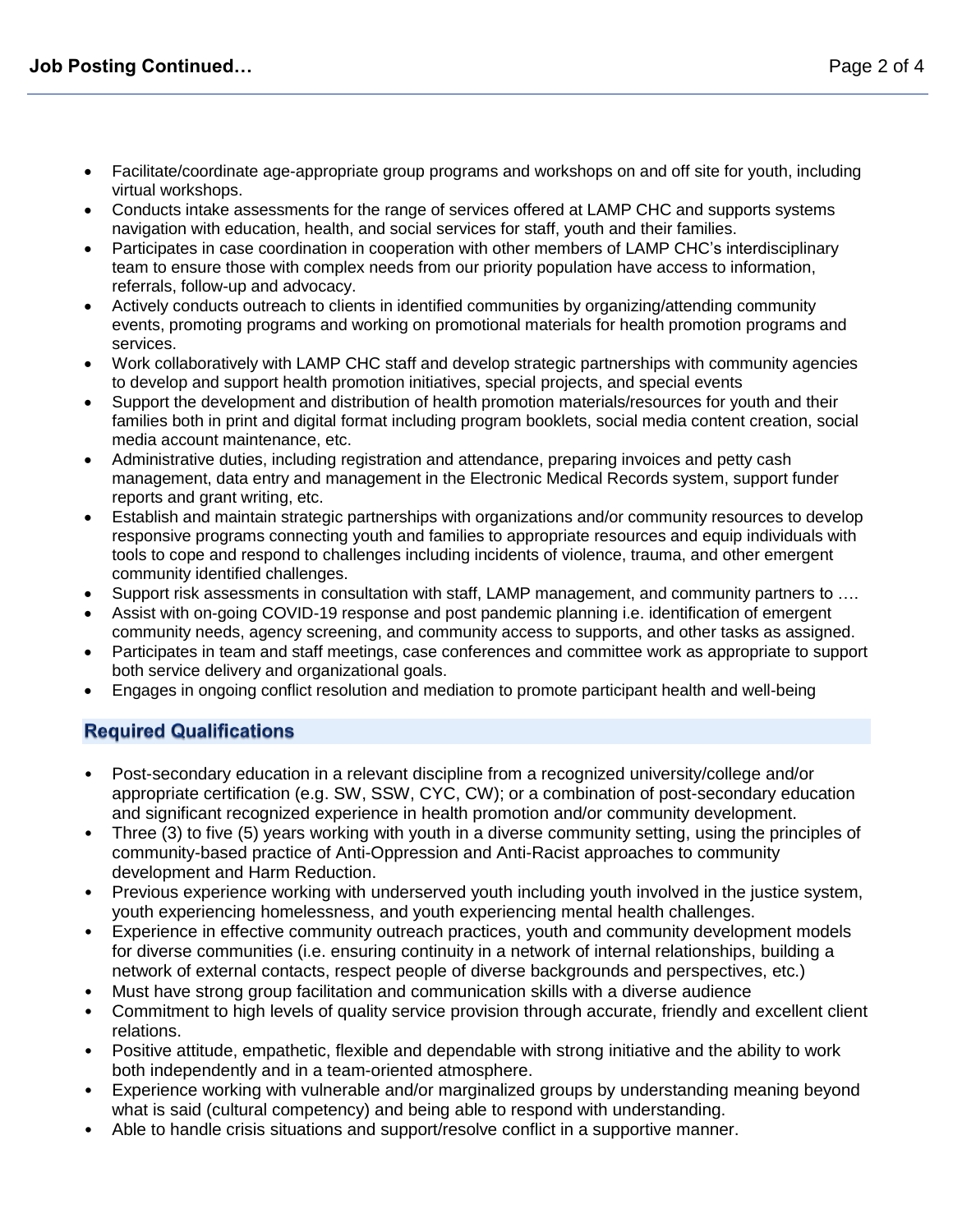- Demonstrated excellent interpersonal skills necessary to work effectively across all levels of the organization's workforce.
- Demonstrated excellent communication skills (verbal and written) with proven ability to clearly convey information and ideas.
- Positive attitude and dependable with strong initiative and the ability to work both independently and in a team-oriented atmosphere.
- Takes pride in work monitors for accuracy and thoroughness.
- Excellent knowledge in assisting clients with navigating the complex public services systems, community resources, and social support programs
- Able to develop and foster relationships with partner agencies in order to provide the best services to clients.
- Knowledge in program development, implementation, monitoring and evaluation.
- Excellent administrative skills, including keyboarding and use of social media tools
- Open minded, eager and willing to constantly learn and improve oneself.
- Experience with client records and privacy legislation.
- Knowledge of LAMP Community Health Centre, Central and South Etobicoke communities, and/or a second language that is reflective of the communities being served are all preferable assets.
- Current Vulnerable Sector Screening results which meet the requirements of the position.

#### **Proficiency in the Following Computer Skills**

- Solid working knowledge and ability to easily navigate a PC windows environment, including shared drives.
- Solid working knowledge and ability to easily navigate the internet/intranet environment with experience using web-based meeting platforms (Zoom, WebEx, Microsoft Teams, Slack, etc.), webbased design software (i.e. Canva),
- Strong skills and experience using Microsoft applications (Word, Outlook, Excel, PowerPoint)
- Experience and accuracy using database applications (i.e. Electronic Health Records PS Suites, funder databases, etc.)
- Ability to learn new software quickly and willingness to continuously develop technology skills.

### **Working Conditions**

- A combination of virtual and onsite work including evenings, occasional weekend, working outdoors, and travel to off-site location(s)/community partner locations.
- Ability to work on a daily basis with clients with complex issues facing crisis. Incumbent needs to attend to self-care when dealing with these situations.
- Ability to effectively understand the appreciation of guiding fundamentals at LAMP, i.e. Health Promotion, Anti-Oppression; Harm Reduction and the principles of community-based practice. **"Walk the talk"**
- There is an expectation for all employees to participate in two events per year for the agency; these events may be during the evening or on a weekend.

#### **Physical Requirements**

• Frequent data entry, with extended periods of time sitting stationary in front of a monitor while keyboarding.